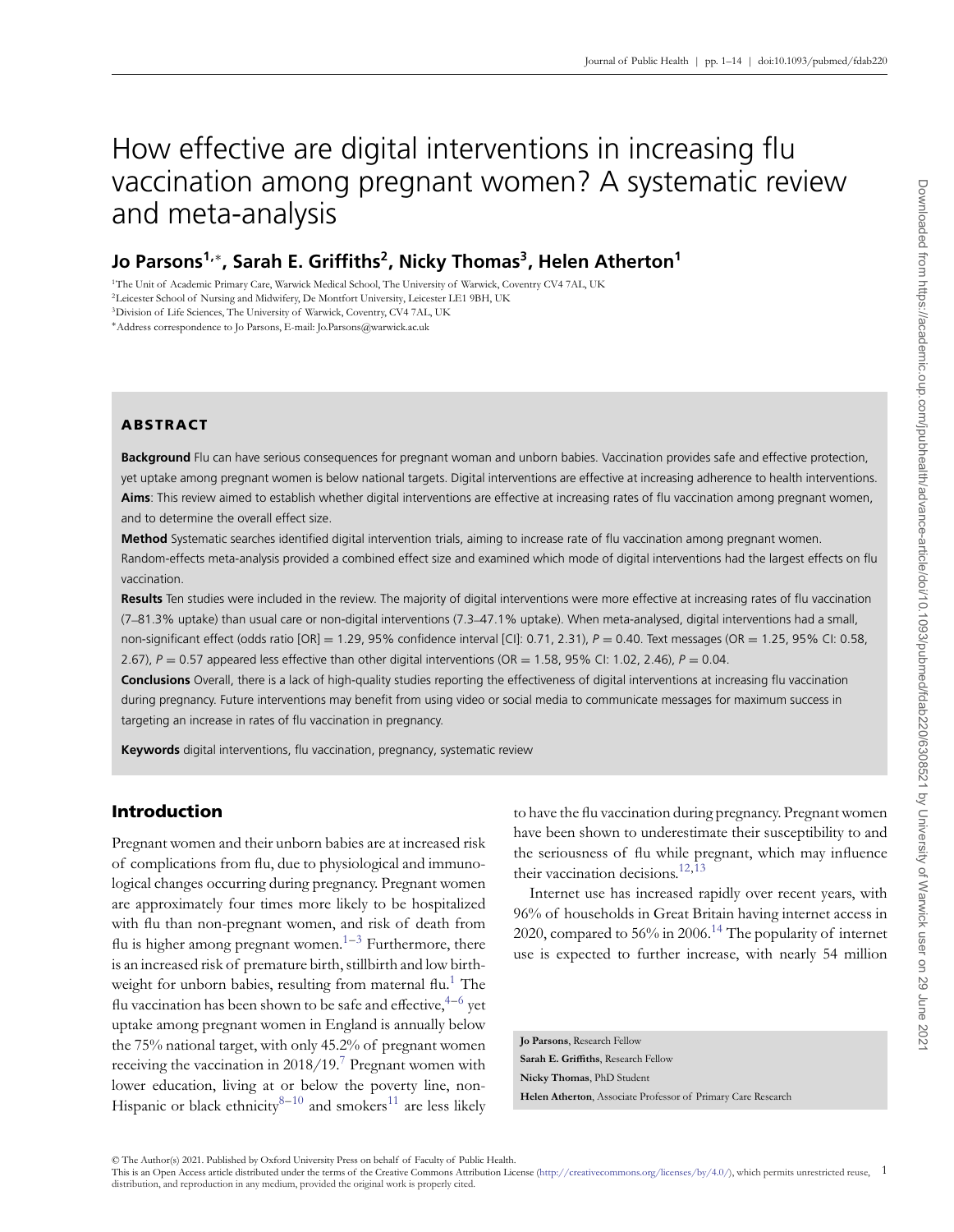people estimated to use internet-enabled smartphones in the UK by 2022,<sup>15</sup> making digital health interventions accessible to many people.

Digital interventions have proven effectiveness in increasing health behaviours such as smoking cessation, $16$  physical activity,<sup>17</sup> physical activity in cardiovascular disease<sup>[18](#page-12-14)</sup> and asthma self-management.<sup>[19](#page-12-15)</sup> If digital interventions are an effective approach to increase flu vaccination among pregnant women, it suggests an accessible mechanism for primary care services to improve health of pregnant women and unborn babies, in turn reducing associated healthcare costs resulting from maternal flu. To date, effectiveness of digital interventions for increasing flu vaccination rates among pregnant women is yet to be determined.

This review aimed to establish whether digital interventions are effective at increasing flu vaccination rates among pregnant women, and to determine the size of the effect.

Review objectives:

- (i) To examine the effectiveness of digital interventions for increasing rate of flu vaccination among pregnant women.
- (ii) To compare the effectiveness of different types of digital interventions for increasing rate of flu vaccination among pregnant women.

## **Method**

This study was conducted in line with a pre-defined proto- $\text{col}^{20}$  $\text{col}^{20}$  $\text{col}^{20}$  and is reported in line with PRISMA guidelines.<sup>[21](#page-12-17)</sup>

#### **Eligibility criteria**

Studies testing effectiveness of digital interventions for increasing flu vaccination rate among pregnant women were eligible for inclusion. For the purposes of this review, the term 'digital intervention' is defined as an intervention that attempts to change pregnant women's vaccination behaviour, delivered via digital or mobile devices directly to participants. This includes text messages (including text, video or audiobased messages), internet-delivered interventions (including websites, mobile applications (apps) or social media sites) and other digital strategies.<sup>22</sup>

Any comparison group was acceptable, including usual care, wait-list comparators, historical control groups (without digital intervention), digital interventions unrelated to flu vaccination or non-digital interventions. Only original research studies were eligible for inclusion, with systematic reviews, protocols, commentaries and conference abstracts excluded.

Studies were required to be randomized or non-randomized controlled trials, quasi-randomized controlled trials or other

quantitative designs reporting rate of flu vaccination (e.g. before and after trials) following implementation of a digital intervention, which also contained a comparator. Case series and case reports were excluded. No date or country restrictions were included, but studies were required to be published in English. Full inclusion and exclusion criteria can be found in [Table 1.](#page-2-0)

#### **Outcome measures**

The primary outcome was rate of flu vaccination among pregnant women after receiving targeted digital interventions, compared to a comparator group. This could be either selfreported vaccination status or status obtained from electronic patient records. The secondary outcome was the size of the effect of digital interventions (using odds ratio [OR]).

#### **Information sources**

The following electronic bibliography databases were searched: MEDLINE, Embase, Web of Science, Scopus, Cochrane database, PsycINFO and Cochrane Central Register of Controlled Trials (CENTRAL). In-progress trials were searched for on the clinical trials register. Searches were conducted in April 2020.

#### **Search strategy**

Search terms included all possible terms relating to 'vaccination', 'influenza', 'pregnancy' and variations of 'digital interventions' to include interventions containing significant influence from text messages, video, Internet, or mobile phone apps[.22,](#page-12-18)[23](#page-12-19) Reference sections of studies meeting inclusion criteria and papers citing studies meeting inclusion criteria were screened to identify other eligible studies. The full search strategy can be found in [Supplemental 1.](https://academic.oup.com/jpubhealth/article-lookup/doi/10.1093/pubmed/fdab220#supplementary-data)

#### **Data management and screening process**

Results from database searches were combined and duplicates removed. Endnote X9 and Covidence software were used to organize data. Titles and abstracts of all search results were first screened to assess eligibility for inclusion in the review. Any studies that appeared to be eligible were subjected to the next stage of screening. Full text of studies were then obtained and screened against the predefined inclusion criteria. Screening was conducted by two researchers independently, and discrepancies were discussed until consensus was reached. This resulted in a full and final set of studies for inclusion in the review.

Data were then extracted from included studies. This step was conducted by two researchers independently, using a predefined extraction form. The following information was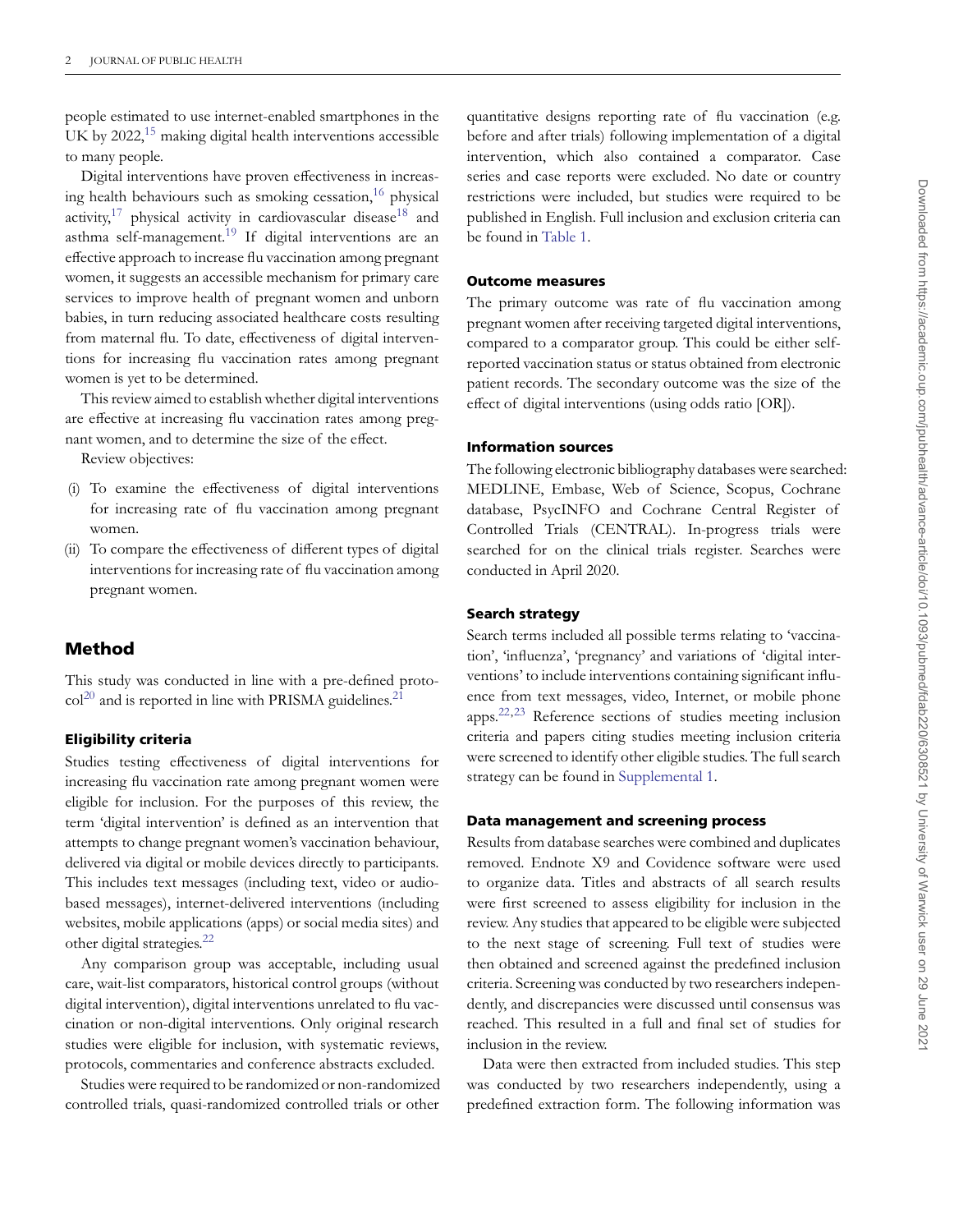#### <span id="page-2-0"></span>**Table 1** Inclusion and exclusion criteria

| Inclusion criteria                                                                                                                                                                                                                                                                                                                                                                 | Exclusion criteria                                                                                                                                                                                            |
|------------------------------------------------------------------------------------------------------------------------------------------------------------------------------------------------------------------------------------------------------------------------------------------------------------------------------------------------------------------------------------|---------------------------------------------------------------------------------------------------------------------------------------------------------------------------------------------------------------|
| Participants are pregnant women                                                                                                                                                                                                                                                                                                                                                    | Any participants other than pregnant women                                                                                                                                                                    |
| Studies testing the effectiveness of a digital intervention to increase the<br>rate of flu vaccination (if multiple types of intervention are tested, at<br>least one of these needs to be a digital intervention, and results<br>must allow for the rate of digital interventions to be extracted).<br>Appropriate statistical information about the effectiveness is<br>provided | No intervention is tested, none of the tested interventions are digital                                                                                                                                       |
| Studies comparing the effectiveness of a digital intervention (e.g. text<br>message, website, mobile app) to usual care, to a non-digital<br>intervention or to a historical control group without digital<br>intervention                                                                                                                                                         | No comparator, control or usual care condition is included                                                                                                                                                    |
| Outcome being studied is the rate of flu vaccination (either actual<br>vaccination behaviour or intention to vaccinate)                                                                                                                                                                                                                                                            | The rate of flu vaccination is not the outcome measure                                                                                                                                                        |
| Original research studies only                                                                                                                                                                                                                                                                                                                                                     | Systematic reviews, protocols, commentaries, conference abstracts                                                                                                                                             |
| Studies will be RCTs, non-RCTs, quasi-RCTs or other quantitative study                                                                                                                                                                                                                                                                                                             | Other study designs (including quantitative studies that report audits,<br>surveys and similar, or those that do not report the rate of flu<br>vaccination after the implementation of a digital intervention |

extracted from each study: author, publication year, study design, study setting, participants, intervention details (mode of digital intervention such as text message, video, mobile phone app), comparison/control condition, rate of flu vaccination and size of intervention effect (where reported). Any discrepancies in data extraction were discussed until a consensus was reached. Eligibility for inclusion in the metaanalysis was also determined for each study.

#### **Quality assessment**

For randomized controlled trials, risk of bias was assessed using the Cochrane Risk of Bias Tool.<sup>24</sup> Each study was rated as low, medium or high risk of bias on each domain. For nonrandomized controlled trials, risk of bias was assessed using the Cochrane Risk of Bias in Non-Randomised Studies of Interventions.[25](#page-12-21) Each study was rated as low, moderate, serious or critical risk of bias, or categorized as no information to make a judgement for each domain.

Overall ratings of risk of bias were calculated by totalling numbers of domains for each paper rated as low risk, some concerns (or moderate risk) or high risk. Randomized controlled trials were deemed to be as follows: 'low risk', if all domains were rated low risk; 'some concerns', if at least one domain was rated some concerns but no domains rated high risk and 'high risk', if at least one domain was rated high risk or multiple domains were rated as some concerns.[24](#page-12-20) Nonrandomized controlled trials were deemed to be as follows:

'low risk', if all domains were rated low risk; 'moderate risk', if all domains are rated low or moderate risks; 'serious risk', if there was at least one domain rated serious risk of bias but no ratings of critical risk and 'critical risk', if at least one domain was rated critical risk.<sup>25</sup> Quality was assessed by two authors independently. Any discrepancies were discussed until consensus was reached.

#### **Data synthesis**

Key information extracted from included studies was synthesized, including descriptive information about type and content of intervention and control conditions for each study. Rates of flu vaccination were extracted and synthesized to determine the effectiveness of digital interventions at increasing flu vaccination among pregnant women. Summaries of risk of bias of included studies were reported.

#### **Data analysis**

Heterogeneity was assessed using meta-analysis software.

RevMan software version 5.4.1 was used to calculate OR for each digital intervention, using a random-effects model. Where studies included more than one digital intervention, the most digitally intensive intervention was included in the meta-analysis.

A sensitivity analysis was conducted to examine whether risk of bias of included studies affected the overall effect size of digital interventions on flu vaccination rate. A moderator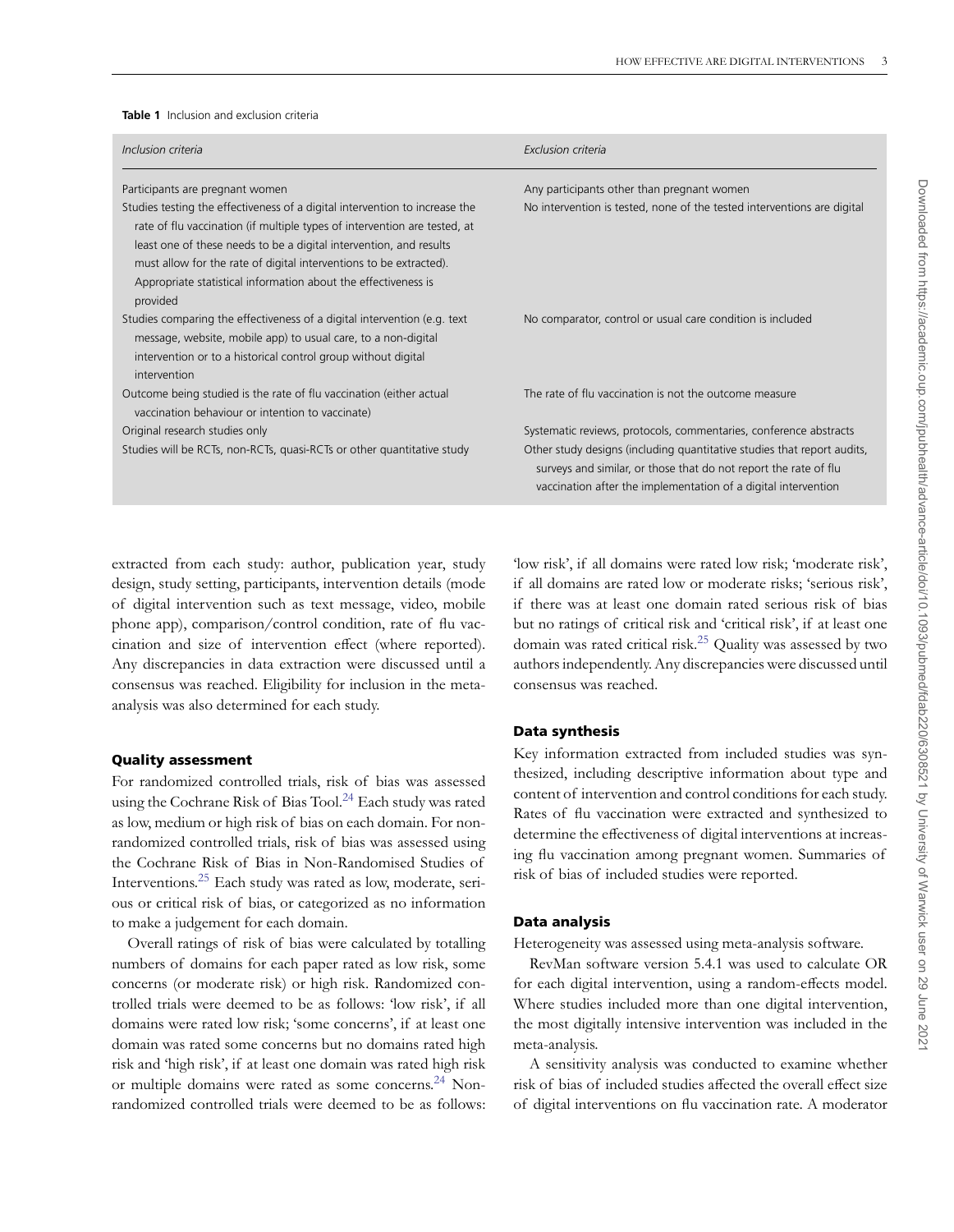analysis was conducted to examine differences in effects between types of digital interventions and to determine which mode of delivery is more effective in increasing the rate of flu vaccination among pregnant women.

### **Results**

#### **Main characteristics of included studies**

A total of 479 results (after duplicates were removed) were subjected to title and abstract screening. Of these, 33 full-text papers were obtained and screened against the eligibility criteria. Ten studies met all inclusion criteria and were included in the review. The number and reasons for exclusion can be seen in the PRISMA flowchart found in [Supplemental 2.](https://academic.oup.com/jpubhealth/article-lookup/doi/10.1093/pubmed/fdab220#supplementary-data) 'Reasons for exclusions include the study having the wrong population, i.e. not pregnant women, or a study design not meeting the inclusion criteria for the review.

Of the 10 included papers, 9 consisted of randomized controlled trials,  $26-34$  $26-34$  while 1 was a non-randomized trial (quantitative retrospective study).<sup>35</sup> Eight of the included studies were conducted in the USA,  $^{26-31,33,35}$  $^{26-31,33,35}$  $^{26-31,33,35}$  $^{26-31,33,35}$  $^{26-31,33,35}$  one in Australia<sup>32</sup> and one in Canada[.34](#page-13-0) Eight of the studies were conducted from 2015 onwards,  $26-29,31,32,34,35$  $26-29,31,32,34,35$  $26-29,31,32,34,35$  $26-29,31,32,34,35$  $26-29,31,32,34,35$  $26-29,31,32,34,35$  while two were conducted before 2015.<sup>30,[33](#page-13-3)</sup> There were 9831 participants across the 10 included studies. Seven of the studies had less than 350 partic-ipants, while the remaining three studies<sup>[29,](#page-13-5)[33,](#page-13-3)[35](#page-13-1)</sup> had between 1000 and 4000 per study. Five studies reported a mean age of participants,  $26-28,31,34$  $26-28,31,34$  $26-28,31,34$  $26-28,31,34$  ranging from 26 to 32 years.

The majority of included studies were set in hospital or clinic settings,  $26-28,30-34$  $26-28,30-34$  $26-28,30-34$  $26-28,30-34$  while one involved current enrolees of the Text4baby Service (a free national mobile health service in the  $USA$ , $29$  and one involved a national internet survey[.35](#page-13-1) Five studies employed objective measures of vaccination uptake, verified by patient records or monitoring uptake on the day of the study,  $28,30-33$  $28,30-33$  $28,30-33$  and four used self-reported measures[.27,](#page-12-23)[29,](#page-13-5)[34,](#page-13-0)[35](#page-13-1) One study used three methods of obtaining rate of vaccination (self-report, reviewing of electronic records and verification via a local vaccination register).<sup>[26](#page-12-22)</sup> Full characteristics of studies can be found in [Table 2.](#page-4-0)

#### **Digital interventions**

The most common mode of digital intervention used in the included studies was text messages[.29](#page-13-5)[,30](#page-13-6)[,32–](#page-13-4)[35](#page-13-1) Other methods of intervention included videos,  $27,28$  $27,28$  website or social media<sup>31</sup> and an iBook-based app.<sup>[26](#page-12-22)</sup> Interventions in three studies were delivered face-to-face in study conditions,  $27,28$  $27,28$ and in examination rooms while waiting to be seen by a physician[.26](#page-12-22) The remaining seven studies involved interventions being delivered remotely, consisting of text messages or links being sent from the study team to participants at home.<sup>29-[35](#page-13-1)</sup>

Comparators used in included studies included no intervention or usual care,  $^{26,29,31-35}$  $^{26,29,31-35}$  $^{26,29,31-35}$  $^{26,29,31-35}$  $^{26,29,31-35}$  $^{26,29,31-35}$  non-digital interventions<sup>27</sup> and non-vaccination-related interventions[.28,](#page-13-7)[30](#page-13-6) Details of intervention and comparator conditions are available in [Table 2.](#page-4-0)

#### **Quality assessment**

Five studies were given an overall rating of high risk of bias[.26,](#page-12-22)[27,](#page-12-23)[29,](#page-13-5)[31,](#page-13-2)[34](#page-13-0) Three were given an overall rating of some concerns or moderate risk of bias,  $32,33,35$  $32,33,35$  $32,33,35$  and two studies were given an overall rating of low risk of bias. $28,30$  $28,30$  The domain with the most occurrences of potential bias was 'Risk of bias arising from the randomisation process'.[24](#page-12-20) Individual domain ratings and overall risk of bias ratings for each study can be seen in [Table 3.](#page-9-0)

#### **Effectiveness of digital interventions**

The rate of vaccination (reported as percentage of pregnant women within the sample receiving the flu vaccination) in included studies ranged between 7% (reported by the iBook condition in Frew *et al*.'s study)<sup>[27](#page-12-23)</sup> and 81.3%<sup>35</sup> in intervention conditions and between  $7.3^{26}$  and  $47.1\%^{35}$  in control conditions. Full flu vaccination uptake rates can be found in [Table 4.](#page-10-0) Overall rates of vaccination suggest that the majority of intervention conditions were more effective than control conditions<sup>26-[28,](#page-13-7)[31,](#page-13-2)33-[35](#page-13-1)</sup> at increasing flu vaccination uptake among pregnant women. This shows that digital interventions are often a more effective approach than non-digital or no intervention.

#### **Meta-analysis**

All 10 studies were included in the meta-analysis. Digital interventions had a small, non-significant effect on flu vaccination among pregnant women (OR = 1.29, 95% CI: 0.71, 2.31),  $P = 0.40$ ,  $I^2 = 96\%$ . (see [Supplemental 3](https://academic.oup.com/jpubhealth/article-lookup/doi/10.1093/pubmed/fdab220#supplementary-data) for meta-analysis forest plot).

#### **Additional analyses**

A sensitivity analysis examined whether the effect of digital interventions was increased when studies rated as high risk of bias were removed from the meta-analysis. Removing the five high risk of bias studies resulted in a larger effect of digital interventions on the rate of flu vaccination. However, this effect was still non-significant ( $OR = 1.47, 95\%$  CI: 0.65, 3.34),  $P = 0.35$ ,  $I^2 = 95\%$ . See [Supplemental 4](https://academic.oup.com/jpubhealth/article-lookup/doi/10.1093/pubmed/fdab220#supplementary-data) for sensitivity analysis forest plot.

A moderator analysis was conducted to examine whether there was a difference in effectiveness depending on the type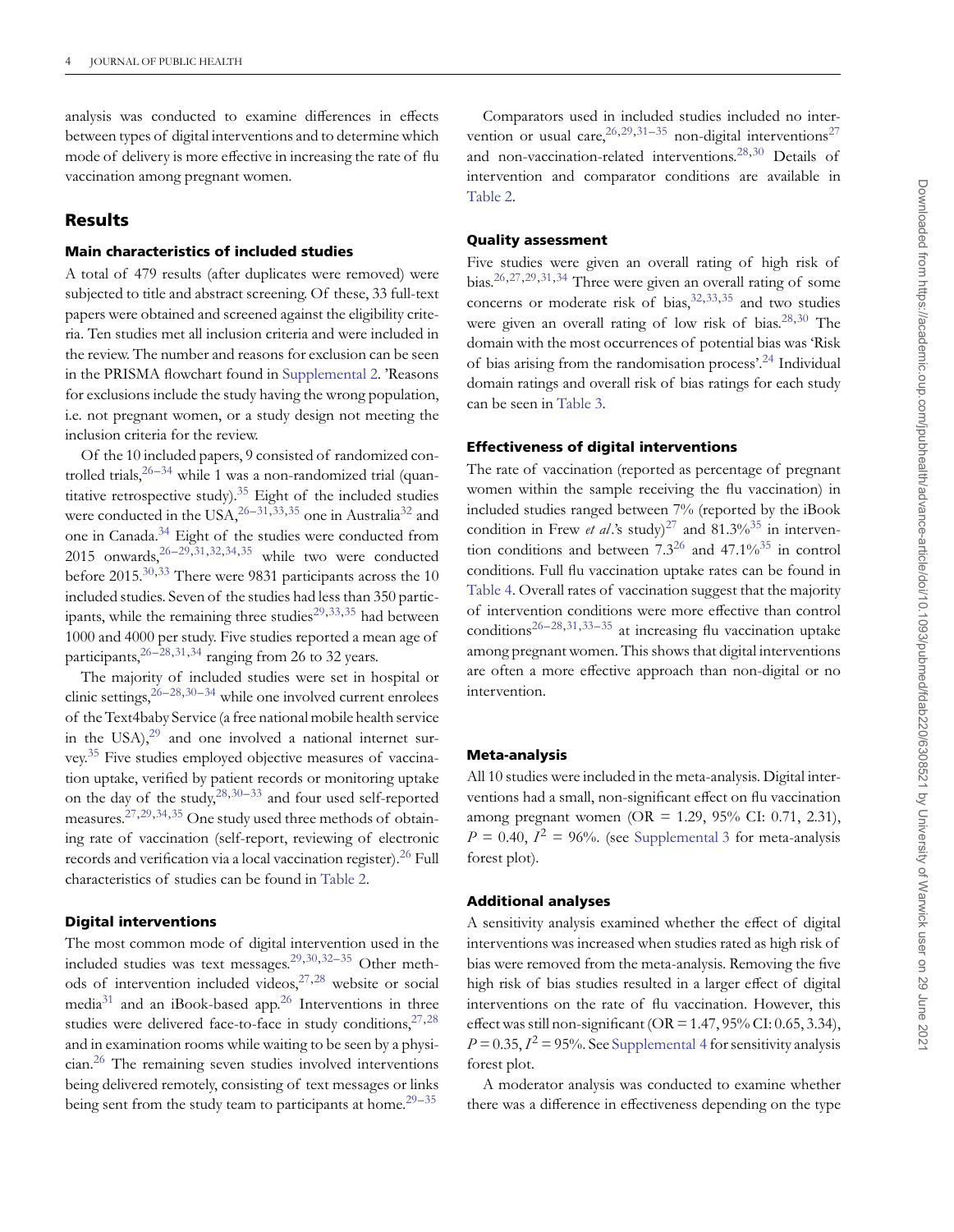| author and<br>Study<br>year | Study design                                     | Country of study | Study setting                                                                         | Participants                                                                                              | condition (including<br>mode of digital<br>intervention)<br>Intervention                                                                                                                                                                                                                                                                                                                                                                                                                                            | Howlwhen delivered Control/comparator                                                                                             | condition                                                                                                                                                                                                                                                                               | Type of measure<br>(self-report or<br>objective)                                                                                                                                                                                                                                                                                     |
|-----------------------------|--------------------------------------------------|------------------|---------------------------------------------------------------------------------------|-----------------------------------------------------------------------------------------------------------|---------------------------------------------------------------------------------------------------------------------------------------------------------------------------------------------------------------------------------------------------------------------------------------------------------------------------------------------------------------------------------------------------------------------------------------------------------------------------------------------------------------------|-----------------------------------------------------------------------------------------------------------------------------------|-----------------------------------------------------------------------------------------------------------------------------------------------------------------------------------------------------------------------------------------------------------------------------------------|--------------------------------------------------------------------------------------------------------------------------------------------------------------------------------------------------------------------------------------------------------------------------------------------------------------------------------------|
| <b>Bushar</b><br>2017       | retrospective study)<br>(Quantitative<br>Non RCT | USA (nationwide) | National survey data. Pregnant women<br>surveys conducted<br>Internet panel<br>by CDC | Non-participants $n = 2,824$<br>Text4baby recallers $n = 377$<br>18-49 years.                             | Text4baby messages. Text messages<br>schedule vaccination<br>messages. Tailored<br>encouragement<br>opportunity to<br>education and<br>Vaccination                                                                                                                                                                                                                                                                                                                                                                  | during current/most<br>received at home<br>recent pregnancy                                                                       | or not participating<br>receiving messages<br>in text4baby<br>Women not                                                                                                                                                                                                                 | Self-report                                                                                                                                                                                                                                                                                                                          |
| 2015                        | Chamberlain Cluster RCT                          | USA (Georgia)    | Obstetric practices                                                                   | Total participants: 325<br>participants = 27.2.<br>Intervention = $161$<br>$Control = 164$<br>Mean age of | promotion education<br>interactive tool (text<br>pregnancy, dangers<br>and audio covering<br>obstetrician), maps<br>provider-to-patient<br>providing vaccines<br>vaccine champion,<br>pharmacies/health<br>posters, brochures<br>the importance of<br>iBook-based app.<br>testimonials and<br>of flu, safety of<br>talking points,<br>vaccination in<br>Provider-level:<br>Practice-level:<br>lapel buttons,<br>Patient-level:<br>departments<br>peer-to-peer<br>vaccination,<br>iPad-based<br>video of<br>to local | pregnant women in<br>iPads distributed to<br>while waiting to be<br>examination rooms<br>seen by a physician<br>Study conditions. | the study. They were stocked by the<br>and/or Tdap vaccine<br>regarding influenza<br>Usual care: Control<br>group practices did<br>for the duration of<br>package materials<br>standard of care<br>not receive any<br>promotion and<br>administration<br>maintain their<br>requested to | Both: Vaccine receipt<br>ways: obstetric chart<br>Georgia Registry for<br>patient's obstetric<br>was assessed in 3<br>post-partum and<br>Transactions and<br>follow-up survey<br>practice, patient<br>vaccine(s) were<br>recall during a<br>queries to the<br>Immunization<br>review if the<br>$2-3$ months<br>conducted<br>Services |

<span id="page-4-0"></span>Table 2 Table of characteristics

(Continued)

(Continued)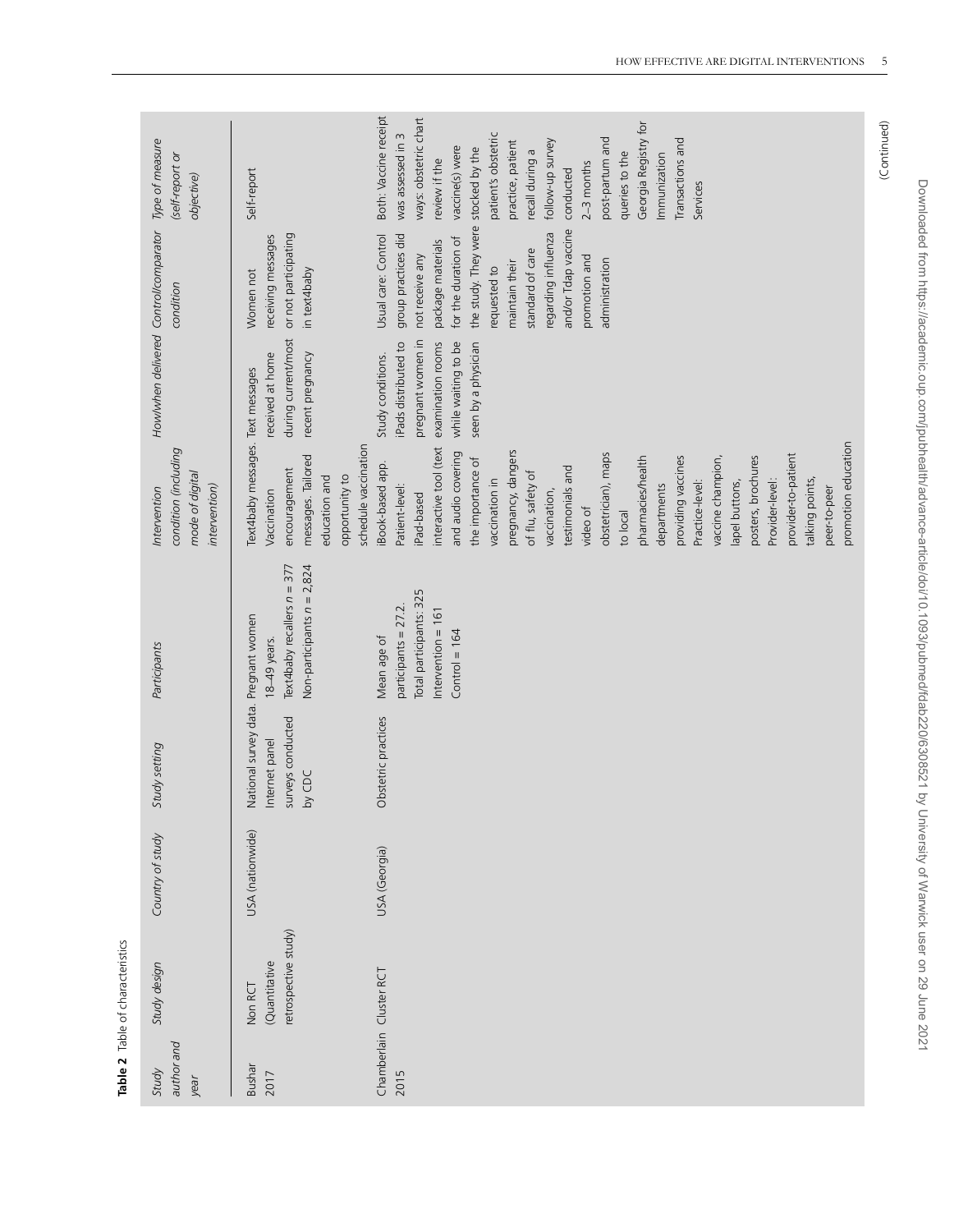| Table 2 Continued           |              |                           |                                                                                              |                                                                                                                                                                                                                                                |                                                                                                                                                                                                                                                                                                      |                                                                                                            |                                                                                                                                                                                                                                                                  |                                                      |
|-----------------------------|--------------|---------------------------|----------------------------------------------------------------------------------------------|------------------------------------------------------------------------------------------------------------------------------------------------------------------------------------------------------------------------------------------------|------------------------------------------------------------------------------------------------------------------------------------------------------------------------------------------------------------------------------------------------------------------------------------------------------|------------------------------------------------------------------------------------------------------------|------------------------------------------------------------------------------------------------------------------------------------------------------------------------------------------------------------------------------------------------------------------|------------------------------------------------------|
| author and<br>Study<br>year | Study design | Country of study          | Study setting                                                                                | Participants                                                                                                                                                                                                                                   | condition (including<br>mode of digital<br>intervention)<br>Intervention                                                                                                                                                                                                                             | Howlwhen delivered Control/comparator                                                                      | condition                                                                                                                                                                                                                                                        | Type of measure<br>(self-report or<br>objective)     |
| Frew 2016                   | RCT          | USA (Atlanta,<br>Georgia) | urban and suburban<br>oractices located in<br>irom antenatal<br>areas                        | messaging intervention, 34 to normative beliefs,<br>95 randomly assigned: 31 to<br>intervention, 30 to cognitive<br>Participants recruited Black/African American<br>affective messaging<br>pregnant women.<br>Mean age $= 26.1$<br>comparison | cognitive dissonance, room<br>Affective messaging:<br>persuasive scenario<br>physicians covering<br>information (using<br>Cueing techniques,<br>factual Q&A with<br>messaging: Short<br>recommendation<br>issue-relevant<br>information.<br>Promoting<br>safety and<br>Cognitive<br>Videos.<br>etc.) | Participants watched materials, consisting<br>video on study iPad<br>Study conditions:<br>in study waiting | of generic influenza<br>study team member<br>arm were given the<br>developed by CDC:<br>Statements): Those<br>assigned to the VIS<br>2012/13 influenza<br>material to read in<br>the presence of a<br>VIS' (Vaccine<br>Paper-based<br>Information<br>information | Self-report                                          |
| Goodman<br>2015             | RCT          | USA (Cleveland)           | including 11 eligible randomized; 53 to<br>antenatal clinics<br>Three suburban<br>providers) | intervention condition, 52 to<br>105 participants were<br>control condition.<br>Mean age $=$ 31.                                                                                                                                               | yourself, protect your escorted into a<br>baby', 3 <sup>1</sup> / <sub>2</sub> minutes,<br>video developed by<br>Video. Educational<br>vaccination health<br>beliefs concepts<br>CDC 'Protect<br>predictive of<br>found to be<br>vaccination<br>addressing<br>thinking                               | Study conditions:<br>designated study<br>Those potentially<br>interested were<br>room                      | CDC video of the<br>washing hygiene<br>hands together',<br>addressing hand<br>Video. 'Put your<br>same length                                                                                                                                                    | vaccination on day of<br>Objective/verified<br>study |

Table 2 Continued

(Continued) (Continued)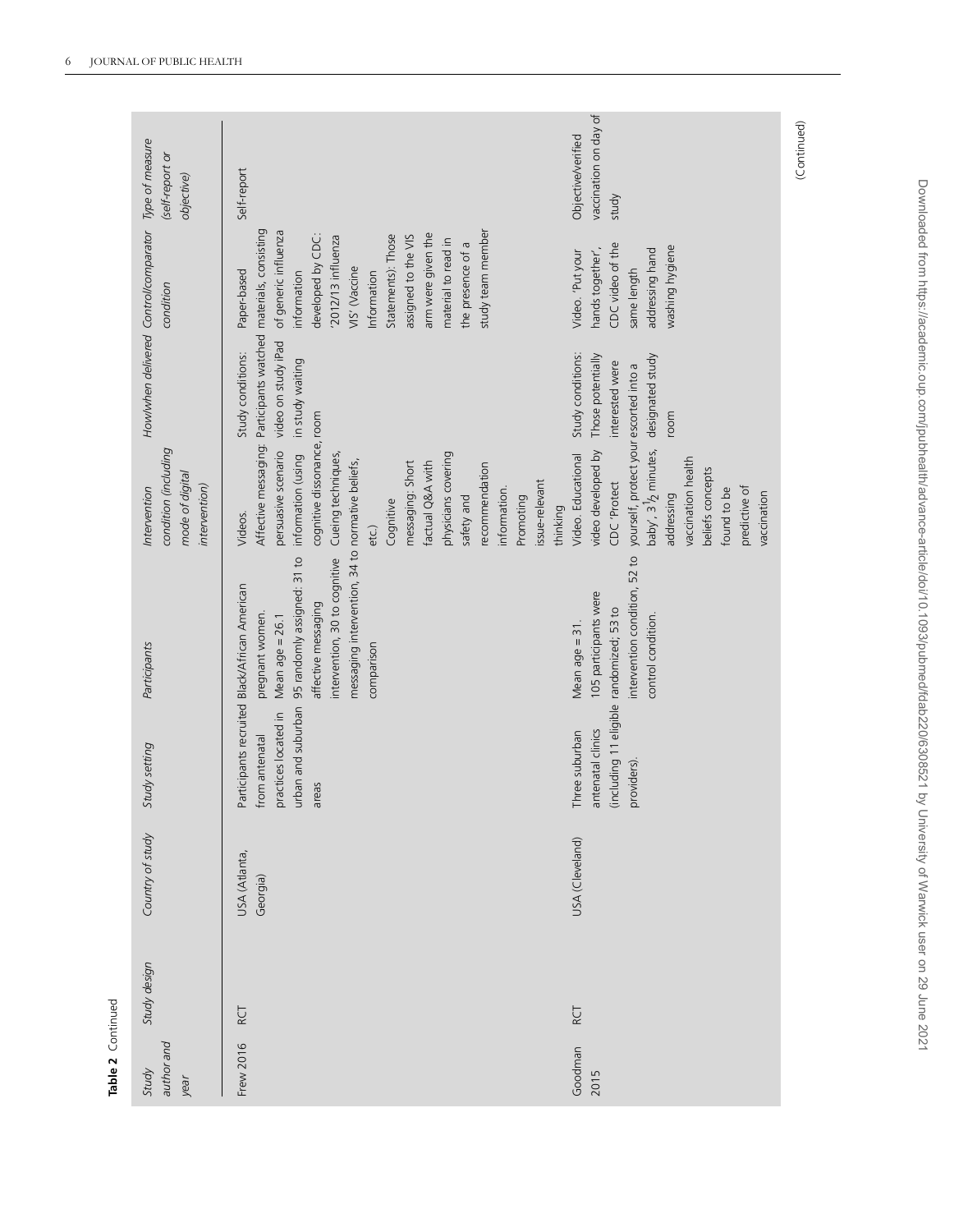| Type of measure<br>(self-report or<br>objective)                      | Objective measure.<br>Self-report                                                                                                                                                                                                                                                                                                                                                                                                                                                                                                                                                                                                                                                                                                                                                                                                                     |                                           |
|-----------------------------------------------------------------------|-------------------------------------------------------------------------------------------------------------------------------------------------------------------------------------------------------------------------------------------------------------------------------------------------------------------------------------------------------------------------------------------------------------------------------------------------------------------------------------------------------------------------------------------------------------------------------------------------------------------------------------------------------------------------------------------------------------------------------------------------------------------------------------------------------------------------------------------------------|-------------------------------------------|
| condition                                                             | messages received by<br>nutritional foods and<br>as the importance of<br>stressing importance<br>Usual care messages<br>one encouragement<br>seat belt use during<br>preventive health in<br>covered topics such<br>vaccinate; received<br>vaccinate; received<br>prenatal vitamins,<br>regarding general<br>reminder on their<br>message to put a<br>preventive health<br>general message<br>of influenza vax.<br>Not planning to<br>all participants<br>Text messages.<br>Text messages<br>Text message.<br>The general<br>Planning to<br>pregnancy.<br>pregnancy<br>calendar.                                                                                                                                                                                                                                                                      |                                           |
| Howlwhen delivered Control/comparator                                 | Remote messages<br>Remote messages<br>sent to Text4baby<br>users (not study<br>sent weekly<br>conditions)                                                                                                                                                                                                                                                                                                                                                                                                                                                                                                                                                                                                                                                                                                                                             |                                           |
| (including mode of digital<br>Intervention condition<br>intervention) | encouragement message plus<br>vaccination assigned to either<br>reminder at follow-up. Those<br>general educational message<br>regarding general preventive<br>text message addressing the<br>encouragement message or<br>information in each weekly<br>vitamins, nutritional foods,<br>tailored to their reason for<br>opportunity to schedule a<br>General preventive health<br>Those intended to get flu<br>pregnancy. The Flu group<br>vaccination in pregnancy.<br>health in pregnancy plus<br>and seat belt use during<br>messages received by all<br>importance of influenza<br>or educational message<br>vaccination assigned to<br>non-vaccination (if they<br>12 x weekly messages<br>importance of prenatal<br>benefits and safety of<br>participants included<br>received additional<br>Text messages.<br>provided one).<br>Text message. | influenza vaccination during<br>pregnancy |
| Participants                                                          | Tailored message: 1,025. Total not intending to have flu<br>(100 to general-control, 104<br>Mean age of participants not<br>Women between the ages of<br>28 weeks gestation. 204 ITT<br>13 and 49 years, who were<br>Not planning to vax: Usual<br>Enhanced message: 292<br>the Text4baby service Planning to vax: Usual<br>pregnant at less than<br>participants = 3,905.<br>to flu-intervention)<br>message: 1,360<br>message: 1,228<br>reported.                                                                                                                                                                                                                                                                                                                                                                                                   |                                           |
| Study setting                                                         | visits to one women's<br>currently enrolees to<br>nospital outpatient<br>Pregnant women<br>Routine obstetric<br>clinic                                                                                                                                                                                                                                                                                                                                                                                                                                                                                                                                                                                                                                                                                                                                |                                           |
| Country of<br>study                                                   | (nationwide)<br>(Pittsburgh)<br>JSA<br>USA                                                                                                                                                                                                                                                                                                                                                                                                                                                                                                                                                                                                                                                                                                                                                                                                            |                                           |
| design<br>Study                                                       | RCT<br>RCT                                                                                                                                                                                                                                                                                                                                                                                                                                                                                                                                                                                                                                                                                                                                                                                                                                            |                                           |
| author and<br>Study<br>year                                           | Jordan 2015<br>Moniz 2013                                                                                                                                                                                                                                                                                                                                                                                                                                                                                                                                                                                                                                                                                                                                                                                                                             |                                           |

**Table 2** Continued

Table 2 Continued

(Continued) (Continued)

Downloaded from https://academic.oup.com/jpubhealth/advance-article/doi/10.1093/pubmed/fdab220/6308521 by University of Warwick user on 29 June 2021

Downloaded from https://academic.oup.com/jpubhealth/advance-article/doi/10.1093/pubmed/fdab220/6308521 by University of Warwick user on 29 June 2021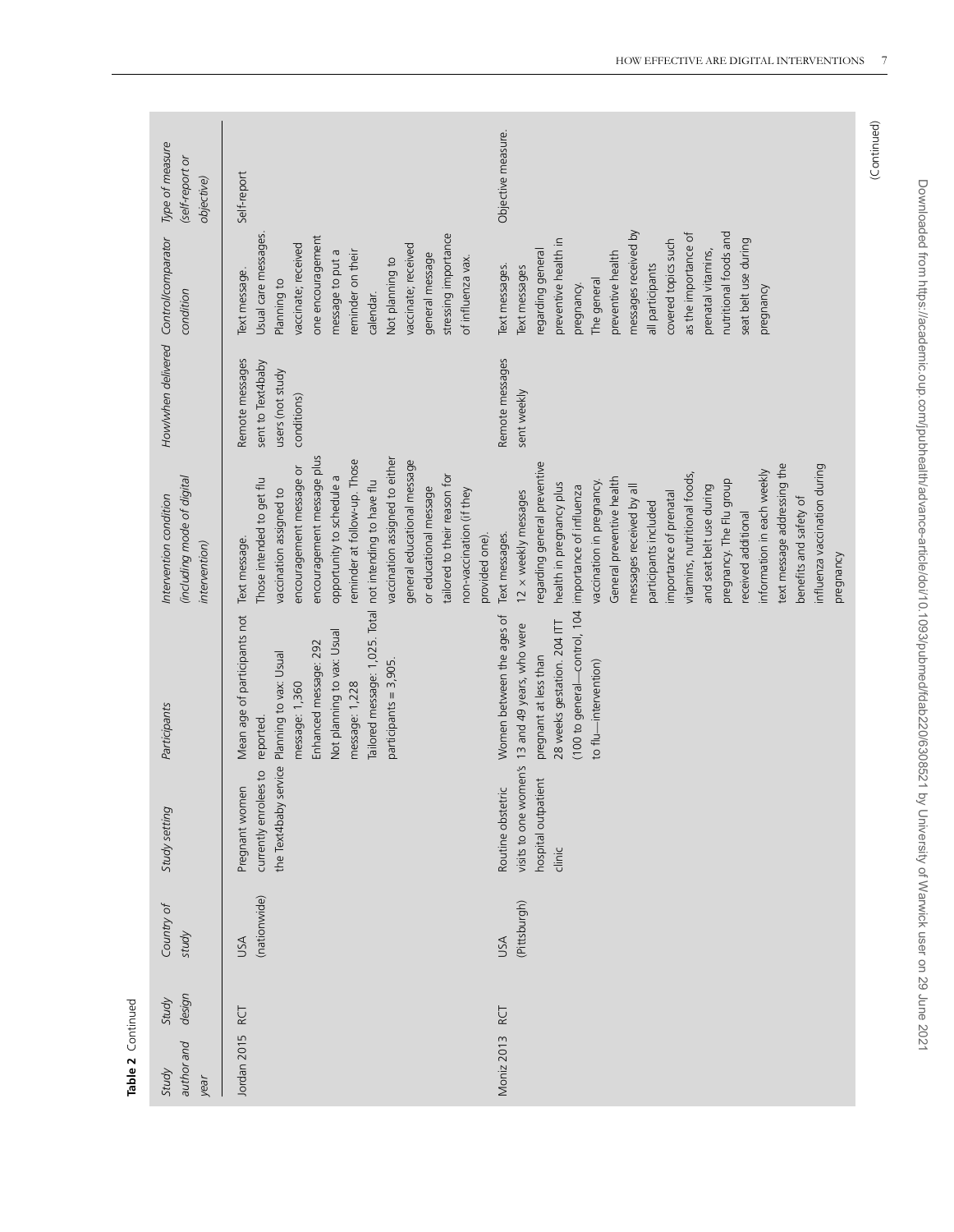| Table 2 Continued<br>Study | Study  | Country of study | Study setting                                                         | Participants                                                                                                                                                                       | Intervention                                                                                                                                                                                                                                                                                                                                 | Howlwhen delivered                                | Control/comparator                                                                                                                                                 | Type of measure                                                                           |
|----------------------------|--------|------------------|-----------------------------------------------------------------------|------------------------------------------------------------------------------------------------------------------------------------------------------------------------------------|----------------------------------------------------------------------------------------------------------------------------------------------------------------------------------------------------------------------------------------------------------------------------------------------------------------------------------------------|---------------------------------------------------|--------------------------------------------------------------------------------------------------------------------------------------------------------------------|-------------------------------------------------------------------------------------------|
| author and<br>year         | design |                  |                                                                       |                                                                                                                                                                                    | condition (including<br>mode of digital<br>intervention)                                                                                                                                                                                                                                                                                     |                                                   | condition                                                                                                                                                          | (self-report or<br>objective)                                                             |
| O'Leary<br>2019            | RCT    | USA (Colorado)   | healthcare system in<br>Pregnant women<br>from integrated<br>Colorado | Women in the third trimester<br>Total n = 289. Vaccine social<br>information. $n = 105$ , usual<br>media $n = 140$ , Vaccine<br>Mean age = 32.<br>of pregnancy.<br>care $n = 44$ . | chat room and 'ask a<br>Arm 1: Website with<br>Arm 2: Website with<br>vaccine information<br>vaccine information<br>components (VSM).<br>Website and social<br>Also had access to<br>discussion forum,<br>and social media<br>question' portal<br>including blog<br>Website also<br>components<br>interactive<br>contained<br>media.<br>only | intervention sent by<br>Remote. Links to<br>email | routine obstetric care<br>usual care received<br>All participants in<br>access to website<br>but did not have<br>obstetric care.<br>Usual/routine<br>intervention. | the electronic health<br>were extracted from<br>'Vaccination data<br>Objective<br>record' |
|                            |        |                  |                                                                       |                                                                                                                                                                                    | specifically related to<br>disease and answers<br>recommendations<br>concerns (national<br>description of the<br>during pregnancy,<br>vaccinations and<br>information<br>ingredients,<br>to common<br>safety info,<br>questions).<br>maternal<br>vaccine                                                                                     |                                                   |                                                                                                                                                                    |                                                                                           |

Table 2 Continued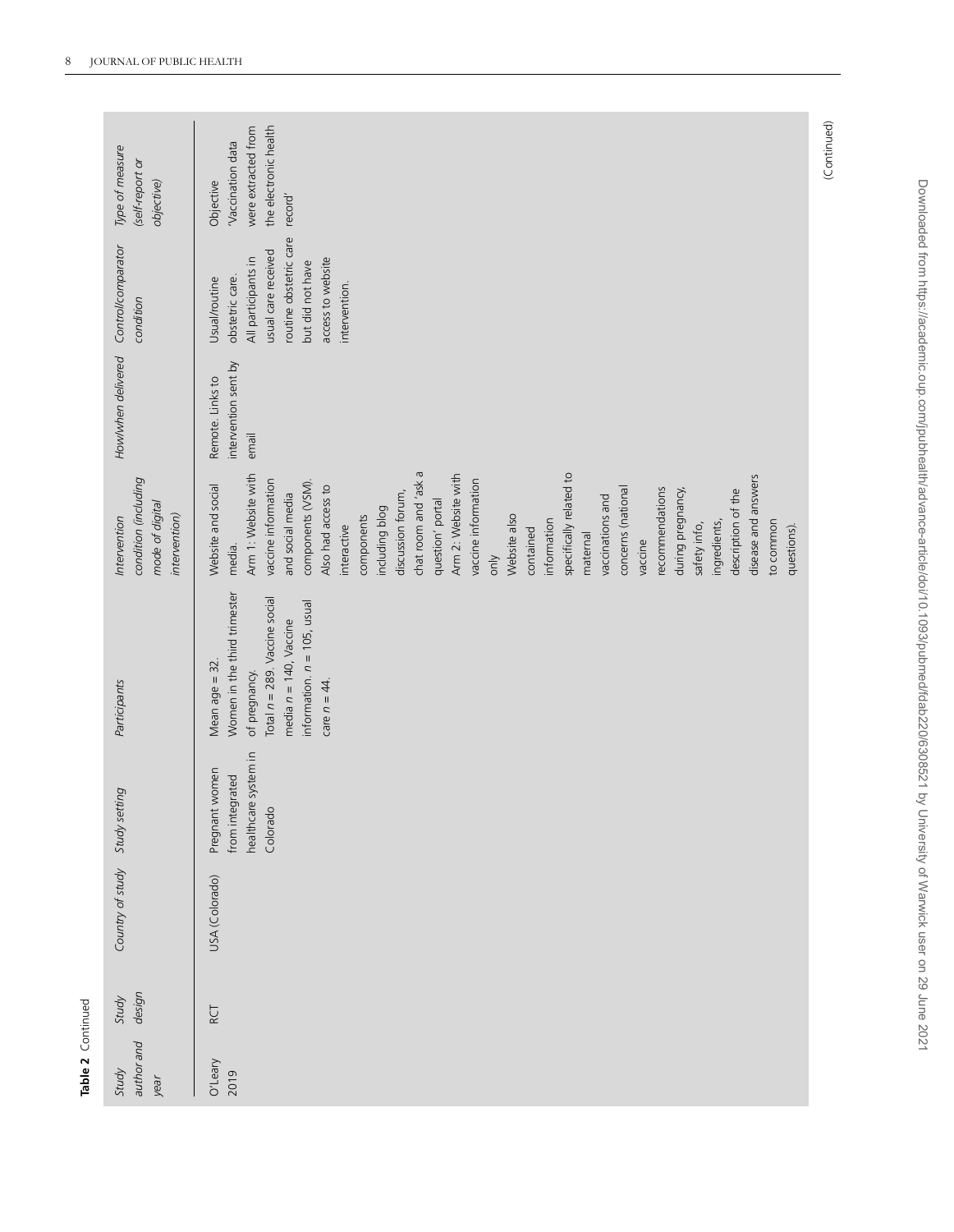| author and<br>Study<br>year | design<br>Study | Country of study Study setting |                                                                                                                                                                            | Participants                                                                                                                                                                                                                                                      | (including mode of digital<br>Intervention condition<br>intervention)                                                                                                                                                                                                                                                                                                                              | Howlwhen delivered Control/comparator                                                            | condition                                                                                                                                                                          | Type of measure<br>(self-report or<br>objective)                          |
|-----------------------------|-----------------|--------------------------------|----------------------------------------------------------------------------------------------------------------------------------------------------------------------------|-------------------------------------------------------------------------------------------------------------------------------------------------------------------------------------------------------------------------------------------------------------------|----------------------------------------------------------------------------------------------------------------------------------------------------------------------------------------------------------------------------------------------------------------------------------------------------------------------------------------------------------------------------------------------------|--------------------------------------------------------------------------------------------------|------------------------------------------------------------------------------------------------------------------------------------------------------------------------------------|---------------------------------------------------------------------------|
| Regan 2017                  | RCT             | (Western)<br>Australia         | Nine practices in the<br>Perth Metropolitan<br>area and one rural<br>practice                                                                                              | condition $n = 115$ , control<br>18-44 years. Intervention<br>condition $n = 124$ . Total<br>Pregnant women aged<br>participants = 239                                                                                                                            | patients of their eligibility for<br>prompted them to book an<br>free influenza vaccine and<br>SMS message reminded<br>Text message.<br>appointment                                                                                                                                                                                                                                                | Remote delivery. One No text message.<br>text message sent<br>medical practice<br>from patient's |                                                                                                                                                                                    | (Data extracted from<br>Objective measure<br>medical records)             |
| Stockwell<br>2014           | RCT             |                                | clinics in New York<br>community-based<br>USA (New York) Obstetric patients<br>from 5<br>city.                                                                             | randomized. 593 assigned to<br>assigned to usual care group<br>Pregnant women aged < 20<br>between 1 February and 31<br>intervention group, 594<br>1187 pregnant women<br>to >40 who had a first<br>trimester obstetric visit<br>August 2011.                     | final message interactive with<br>$\sim$<br>x educational info messages,<br>Both groups received routine<br>reminders. Due for vaccine,<br>option to receive more info,<br>Unvaccinated women also<br>$5 \times$ automated message<br>appointment reminders.<br>received two message<br>side effects, etc.<br>Text message.                                                                        | Remote/automated<br>text messages                                                                | reminders provided<br>telephone pre-and<br>routine automated<br>directly from the<br>Women in both<br>groups received<br>clinic network<br>appointment<br>Usual care.<br>postnatal | Objective measures<br>information system<br>immunization<br>from hospital |
| Yudin 2017                  | RCT             | (Toronto)<br>Canada            | population of varied<br>multi-ethnic patient<br>antenatal clinic at a<br>clinic in downtown<br>Toronto serving a<br>care<br>women's health<br>Hospital-based<br>ambulatory | participants, consisting of 129<br>Pregnant women attending<br>Final analysis based on 281<br>in the text message group<br>hospital-based antenatal<br>socioeconomic status and 152 women in the<br>participants = 32.<br>control group<br>Mean age of<br>clinic. | Twice weekly messages for 4<br>and that it is recommended<br>women to flu, effectiveness<br>baby, safety of the vaccine<br>Messages emphasized the<br>susceptibility of pregnant<br>outcomes in mother and<br>weeks (max 8 messages)<br>of the vaccine and poor<br>Specifically focused on<br>pre- and postnatal apt<br>influenza and vaccine.<br>for pregnant women<br>Text message.<br>reminders | Text messages sent<br>remotely                                                                   | text message sent to<br>No intervention. No<br>participants in the<br>control group                                                                                                | Self-report                                                               |

Table 2 Continued **Table 2** Continued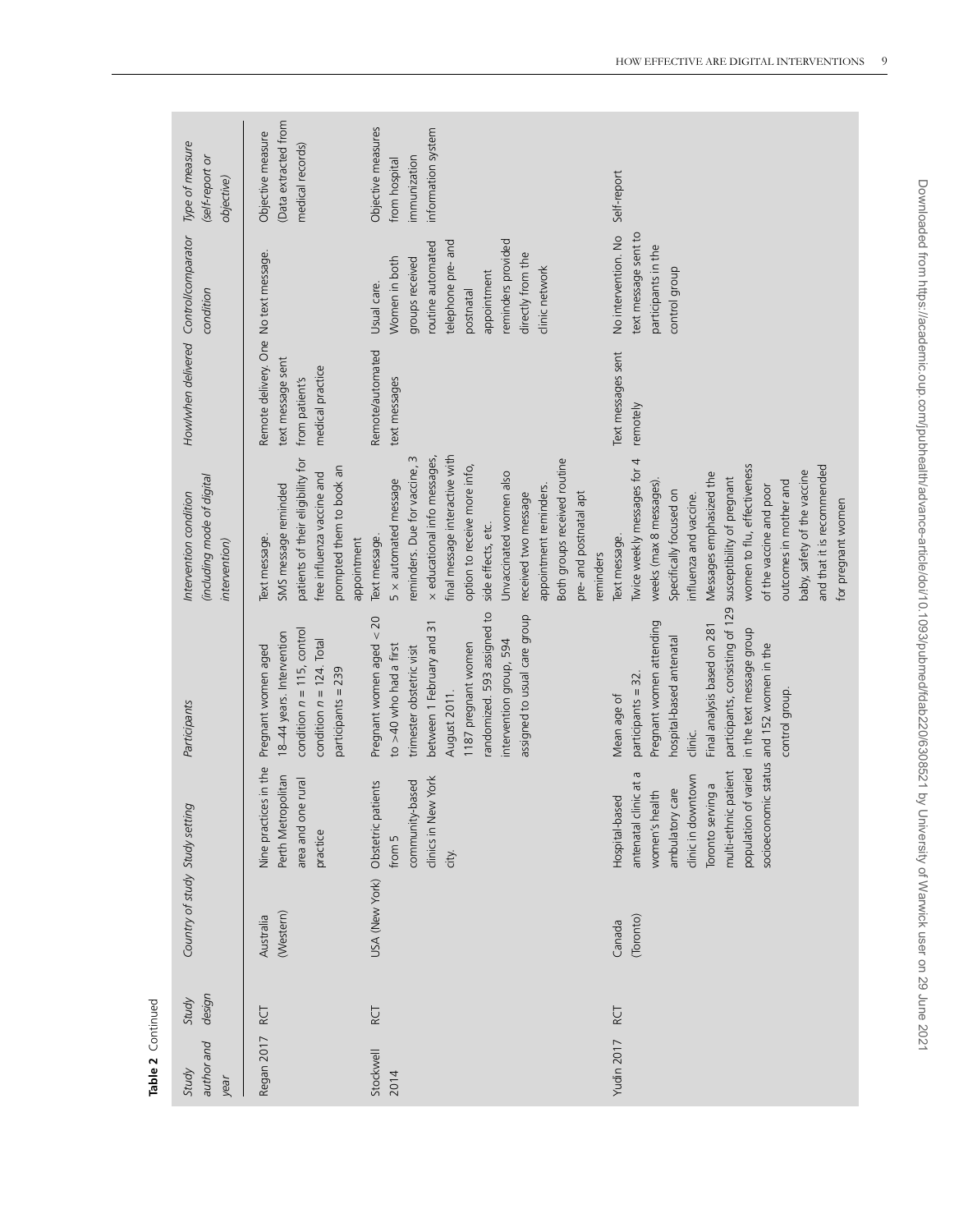#### <span id="page-9-0"></span>**Table 3** Risk of bias ratings

|                                         |          | Randomised controlled trials |          |       |          |          |           |          | <b>Not Randomised</b> |
|-----------------------------------------|----------|------------------------------|----------|-------|----------|----------|-----------|----------|-----------------------|
|                                         | Frew     | Goodman                      | Jordan   | Moniz | O'Leary  | Regan    | Stockwell | Yudin    | Bushar 2017           |
|                                         | 2016     | 2015                         | 2015     | 2013  | 2019     | 2017     | 2014      | 2017     |                       |
| Risk of bias arising from the           | High     | Low                          | High     | Low   | Some     | Some     | Some      | Low      |                       |
| randomisation process                   |          |                              |          |       | concerns | concerns | concerns  |          |                       |
| Risk of bias due to deviations from     | Low      | Low                          | High     | Low   | Low      | Low      | Some      | Some     |                       |
| the intended interventions (effect of   |          |                              |          |       |          |          | concerns  | concerns |                       |
| assignment to intervention)             |          |                              |          |       |          |          |           |          |                       |
| Risk of bias due to deviations from     | low      | Low                          | Low      | Low   | High     | Some     | Low       | Some     |                       |
| the intended interventions (effect of   |          |                              |          |       |          | concerns |           | concerns |                       |
| adhering to intervention)               |          |                              |          |       |          |          |           |          |                       |
| Missing outcome data                    | Low      | Low                          | High     | Low   | Low      | Low      | Low       | Some     |                       |
|                                         |          |                              |          |       |          |          |           | concerns |                       |
| Risk of bias in measurement of the      | Some     | Low                          | Some     | Low   | Low      | Low      | Low       | Some     |                       |
| outcome                                 | concerns |                              | concerns |       |          |          |           | concerns |                       |
| Risk of bias in selection of the        | Low      | Low                          | Low      | Low   | Low      | Some     | Low       | Some     |                       |
| reported result                         |          |                              |          |       |          | concerns |           | concerns |                       |
| <b>Overall risk of bias</b>             | High     | Low                          | High     | Low   | High     | Some     | Some      | High     |                       |
|                                         |          |                              |          |       |          | concerns | concerns  |          |                       |
| Bias due to confounding                 |          |                              |          |       |          |          |           |          | Low                   |
| Bias in selection of participants into  |          |                              |          |       |          |          |           |          | Low                   |
| the study                               |          |                              |          |       |          |          |           |          |                       |
| Bias in classification of interventions |          |                              |          |       |          |          |           |          | Low                   |
| Bias due to deviations from intended    |          |                              |          |       |          |          |           |          | Moderate              |
| interventions                           |          |                              |          |       |          |          |           |          |                       |
| Bias due to missing data                |          |                              |          |       |          |          |           |          | Low                   |
| Bias in measurement of outcomes         |          |                              |          |       |          |          |           |          | Moderate              |
| Bias in selection of the reported       |          |                              |          |       |          |          |           |          | Low                   |
| result                                  |          |                              |          |       |          |          |           |          |                       |
| <b>Overall risk of bias</b>             |          |                              |          |       |          |          |           |          | Moderate              |
|                                         |          |                              |          |       |          |          |           |          |                       |

of digital intervention used. Six studies used text messagebased interventions, and these had a smaller, non-significant effect on flu vaccination uptake (OR =  $1.25$ ,  $95\%$  CI: 0.58, 2.67),  $P = 0.57$ ,  $I^2 = 97\%$ , than all other modes (video, social media and iBook) of digital interventions (OR =  $1.58$ ,  $95\%$ CI: 1.02, 2.46),  $P = 0.04$ ,  $I^2 = 2\%$ . See Supplementa 1.5 for moderator analysis forest plots.

#### **Heterogeneity**

A very high level of heterogeneity  $(I^2 > 75\%^{36})$  was present in the effect of digital interventions for flu vaccination  $(I^2 = 96\%)$ . As heterogeneity was above 75%, a randomeffects model was used.

## **Publication bias**

Examination of the funnel plot (see [Supplemental 6\)](https://academic.oup.com/jpubhealth/article-lookup/doi/10.1093/pubmed/fdab220#supplementary-data) suggests the presence of asymmetry across studies, possibly indicating some publication bias, and some missing unpublished studies with negative effects. The analysis of funnel plots however can be subjective and difficult to interpret.<sup>37</sup>

### **Discussion**

#### **Main findings of the study**

The majority of individual digital interventions were more effective at increasing flu vaccination among pregnant women than usual care or non-digital interventions. However, when the studies were pooled and weighted in the meta-analysis, there was a small non-significant effect. There was considerable heterogeneity in the results (particularly in those using text message interventions), and these findings are likely to be attributable to the small sample sizes found in more than half of the included studies and differences in interventions. This highlights the need for further, well-conducted studies with larger sample sizes.

A moderator analysis examining the effectiveness of different types of digital interventions showed that text messages were less effective than other modes of intervention, although there was significant heterogeneity present. This is particularly interesting as more than half of the digital interventions in this study used text messages to convey the digital message; the use of text messages is generally a popular approach for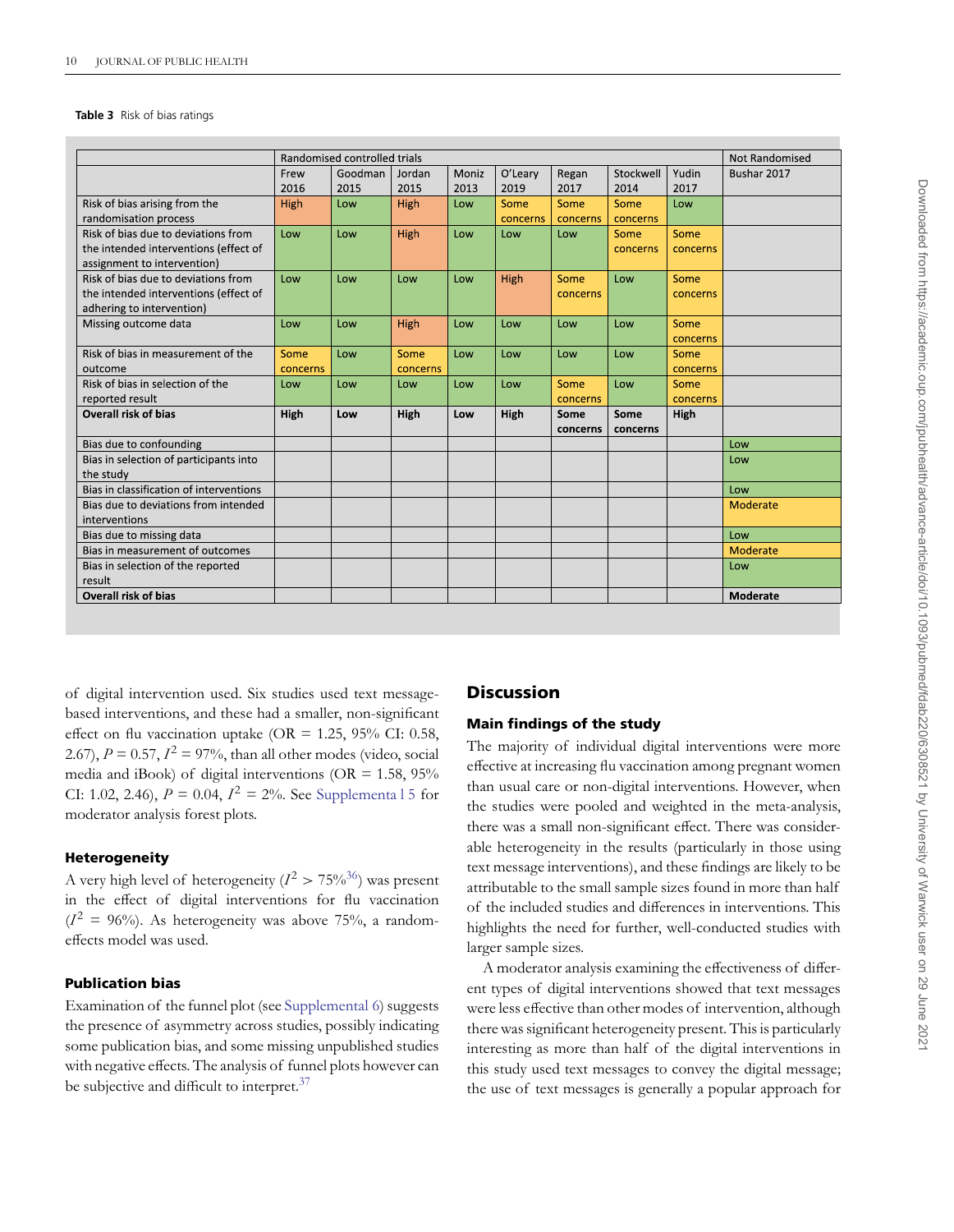#### <span id="page-10-0"></span>**Table 4** Rate of vaccination uptake

| Study        | Rate of flu vaccination                                                                                                                             | Size of intervention effect                                                                                                                                                |
|--------------|-----------------------------------------------------------------------------------------------------------------------------------------------------|----------------------------------------------------------------------------------------------------------------------------------------------------------------------------|
| Bushar 2017  | Influenza vaccination coverage for Text4baby recallers was<br>81.3% compared with 47.1% for non-participants.<br>Received recommendation and offer: | Text4baby recallers AND offer were more likely to report<br>influenza vaccination than non-participants (adjusted prevalence<br>ratios (APR) = 1.29, 95% CI = 1.21, 1.37). |
|              | Text4baby influenza message recaller: 314<br>Text4baby non-participant: 1,551                                                                       | Among those that received provider recommendation but no<br>offer to vaccinate, Text4baby recallers were more likely to report                                             |
|              | Received recommendation but no offer:                                                                                                               | vaccination (APR = 1.52, 95% CI = 1.07, 2.17).                                                                                                                             |
|              | Text4baby influenza message recaller: 31                                                                                                            | Among those who received neither provider recommendation or                                                                                                                |
|              | Text4baby non-participant: 462                                                                                                                      | offer to vaccinate, Text4baby recallers were more than three                                                                                                               |
|              | No recommendation or offer:<br>Text4baby influenza message recaller: 27                                                                             | times as likely to report receipt of vaccination ( $APR = 3.39, 95\%$<br>$CI = 2.03, 5.67$                                                                                 |
|              | Text4baby non-participant: 728                                                                                                                      |                                                                                                                                                                            |
| Chamberlain  | Intervention 16/149 10.7%, Control 11/151 7.3%                                                                                                      | Study-adjusted antenatal influenza RD: $3.6\%$ , $95\%$ CI: $-4.0$ ,                                                                                                       |
| 2015         | More intervention group women received antenatal influenza                                                                                          | 11.2                                                                                                                                                                       |
|              | and Tdap vaccines than did control group women, but the<br>absolute risk difference before and after adjustment for the                             |                                                                                                                                                                            |
|              | clustered study design were small and non-significant                                                                                               |                                                                                                                                                                            |
| Frew 2016    | Influenza vaccine administered during pregnancy:                                                                                                    | Arm 2: Risk ratios (RR): 1.10 (95% CI = 0.30, 4.01); Arm 3: RR                                                                                                             |
|              | Comparison group: $n = 4, 12\%$                                                                                                                     | $0.57$ (95% CI = 0.11, 2.88)                                                                                                                                               |
|              | Pregnant pause movie: $n = 4, 13\%$                                                                                                                 | Arm 1 (control): 4/34 (12%); Arm 2: 4/31 (13%); Arm 3: 2/30                                                                                                                |
| Goodman      | Vaccines for a healthy pregnancy iBook: $n = 2, 7\%$<br>Intervention condition: 28% (15/53) participants had the flu                                | (7%)<br>Not reported                                                                                                                                                       |
| 2015         | vaccination during the office visit.                                                                                                                |                                                                                                                                                                            |
|              | Control condition: 25% (13/52) participants had the flu                                                                                             |                                                                                                                                                                            |
|              | vaccination during the office visit                                                                                                                 |                                                                                                                                                                            |
| Jordan 2015  | For both planning and not planning:                                                                                                                 | Among pregnant women, receipt of any enhanced reminder                                                                                                                     |
|              | Usual message: 1088/2588 (42.0%)                                                                                                                    | increased the odds of influenza vaccination at follow-up                                                                                                                   |
|              | Enhanced: 390/1317 (29.6%)                                                                                                                          | (adjusted odds ration (AOR) = $1.5$ , CI = $1.4$ , 3.1)                                                                                                                    |
|              | General: 125 (59%)<br>Specific: 46 (57%)                                                                                                            | Pregnant women who received a general reminder had higher<br>odds of continual intent (AOR = 1.8, 95% CI = 1.1, 2.9)                                                       |
|              |                                                                                                                                                     | Pregnant women who received a specific reminder had increased                                                                                                              |
|              |                                                                                                                                                     | offs of continued intent (AOR = 3.1, 95% CI = 1.4, 6.8)                                                                                                                    |
|              |                                                                                                                                                     | Also had higher odds of continued intent than actual                                                                                                                       |
|              |                                                                                                                                                     | vaccination (AOR = 2.0, 95% CI = 1.1, 3.3).                                                                                                                                |
| Moniz 2013   | General:                                                                                                                                            | Not reported                                                                                                                                                               |
|              | Non-vaccinated $n = 69,69\%$                                                                                                                        |                                                                                                                                                                            |
|              | Vaccinated $n = 31, 31\%$                                                                                                                           |                                                                                                                                                                            |
|              | Flu:<br>Non-vaccinated $n = 70,67%$                                                                                                                 |                                                                                                                                                                            |
|              | Vaccinated $n = 34, 33\%$                                                                                                                           |                                                                                                                                                                            |
|              | The overall influenza vaccination rate among participants was                                                                                       |                                                                                                                                                                            |
|              | 32% with no difference between participants in the General                                                                                          |                                                                                                                                                                            |
|              | $(31\%$ [n = 31]) compared with Flu (33% [n = 34]) groups                                                                                           |                                                                                                                                                                            |
|              | (difference 1.7%, 95% CI 211.1–14.5%)                                                                                                               |                                                                                                                                                                            |
| O'Leary 2019 | 54% overall received the influenza vaccine before delivery                                                                                          | Odds of influenza vax were twice as high in the VSM arm that                                                                                                               |
|              | $(155/289)$ . Both intervention arms achieved higher vaccination                                                                                    | the UC are (OR = 2.19, 95% CI = 1.06, 4.53) and the VI versus                                                                                                              |
|              | than usual care. VSM arm: 57% (80/140), VI arm: 56% (59/105)<br>and usual care: 36% (16/44)                                                         | the UC arm (OR = 2.20, 95% CI = 1.03, 4.69). There was no<br>difference between the intervention arms                                                                      |
| Regan 2017   | Intervention group: total $n = 115$ , vaccinated $n = 20$ (17.4%)                                                                                   | Absolute risk difference:                                                                                                                                                  |
|              | Control group: total $n = 124$ , vaccinated $n = 24$ (19.3%)                                                                                        | $-2.7\%$ RR = 0.90, 95% CI = 0.53, 1.54                                                                                                                                    |
| Stockwell    | (December 31): Intervention: Total $n = 576$ . Vaccinated $n = 284$                                                                                 | Relative risk = $1.06$ , $95\%$ CI = 0.94, 1.19) Other rates available                                                                                                     |
| 2014         | $(49.3\%)$ .                                                                                                                                        | in Table 2                                                                                                                                                                 |
|              | Usual Care: Total $n = 577$ . Vaccinated $n = 269 (46.6\%)$ .                                                                                       |                                                                                                                                                                            |
| Yudin 2017   | Overall influenza vaccination rate in the whole sample was 29%,                                                                                     | Not reported                                                                                                                                                               |
|              | with no significant difference in rates between intervention                                                                                        |                                                                                                                                                                            |
|              | group: $40/129 = 31\%$ and control group: $41/152 = 27\%$ .                                                                                         |                                                                                                                                                                            |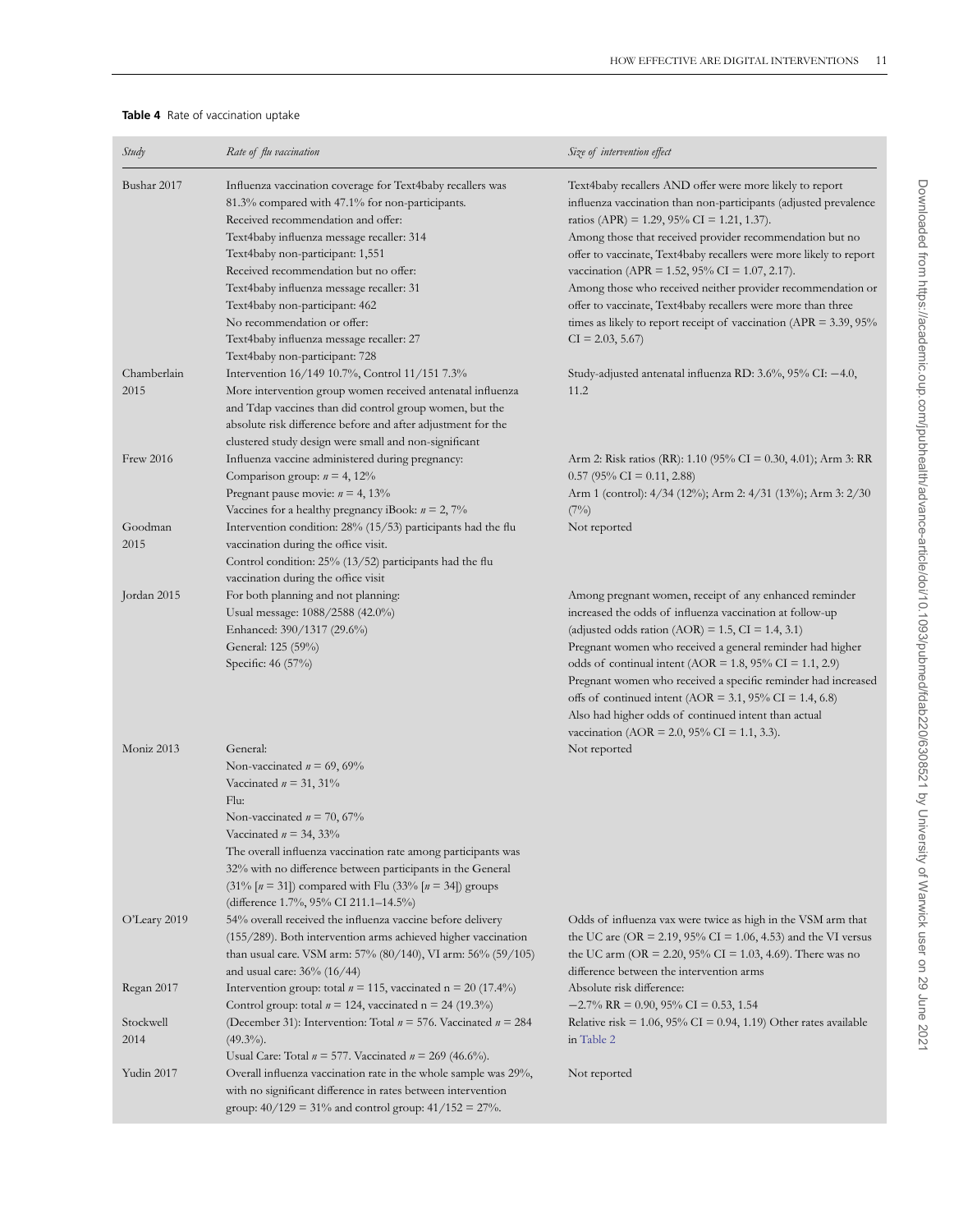digital health interventions, yet in this review they were less effective than videos, social media and iBooks. This finding differs to findings of previous meta-analyses, which found that text message-based interventions were more effective at changing health behaviours than other modes of digital interventions[.16,](#page-12-12)[38](#page-13-10)

#### **What is already known on this topic**

The susceptibility of pregnant women to flu and the effectiveness of digital interventions for some health behaviours are well known, yet little is known about the effectiveness of digital interventions in increasing flu vaccination uptake among this population.

Differences between findings of the current review and previous reviews in the effectiveness of text message interventions in changing behaviour may be explained by the type of behaviour being examined. Previous research has suggested that health-related interventions conveying risk are more effective when engaging and visual information is used. $39,40$  $39,40$ This may explain why visual interventions (such as video, social media and iBooks) for flu vaccination are more effective than text messages, which are limited to the presentation of facts and statistics. Visual and engaging interventions are not easily communicated using text messages alone.

#### **What this study adds**

This study increases knowledge around appropriate approaches to increase flu vaccination among this population, potentially influencing clinical practice and service improvement for this under-researched area. This can ultimately have a positive impact on the rate of flu vaccination uptake, improving health and reducing mortality of pregnant women and unborn babies.

The majority of studies included in this review showed that digital interventions were more effective at increasing the rate of flu vaccination, when compared to non-digital interventions or usual care. This suggests that campaigns and interventions aiming to increase flu vaccination for this population may benefit from including digital components: specifically, videos, social media and iBooks, rather than text messages. This has practical implications for recommended content of new interventions in development, both for routine vaccinations during pregnancy and for the development of interventions for new diseases, such as for the new COVID-19 vaccination.

Although the majority of included studies showed that digital interventions were more effective at increasing flu vaccination among pregnant women, when the studies were pooled and weighted for the meta-analysis, there was no effect

compared to non-digital interventions or usual care. This contradicts previous research showing digital interventions improve health-related behaviours.<sup>[16–](#page-12-12)[19](#page-12-15)</sup> This may be due in part to the small number of included studies, highlighting the need for more research examining the effectiveness of digital interventions for flu vaccination in pregnancy.

#### **Limitations of this study**

Many of the studies included in this review have small sample sizes, which may contribute to the non-significant effect of digital interventions in increasing flu vaccination in this study. There are likely to be differences between studies that provide interventions in study or clinical settings compared to those delivered remotely. The presence of experimental settings or researchers may impact uptake of vaccination.

Comparators or level of usual care also varied significantly between studies. Some involved no information or general health information, whereas others provided information about flu, which may have more impact on intention to vaccinate. The majority of studies were conducted in the USA. There is the potential that this country has different levels of usual care or better access to Internet than other countries. More research is needed in other countries to see if digital interventions are effective there (e.g. in remote populations where usual care may be considerably more limited). Additional research in the UK would be beneficial to support NHS maternity care for mothers and babies, as this is currently lacking.

#### **Conclusion**

While digital interventions had proven efficacy for some health behaviours, effectiveness over other interventions for increasing flu vaccination in pregnancy had not previously been established. This review showed that digital interventions taken individually were generally more effective at increasing flu vaccinations among pregnant women, but the overall pooled and weighted effect was small and nonsignificant. Text messages appeared to be less effective than other digital methods at increasing flu vaccination among this population, providing valuable insight for future digital interventions.

### **Supplementary data**

[Supplementary data](https://academic.oup.com/jpubhealth/article-lookup/doi/10.1093/pubmed/fdab220#supplementary-data) are available at the *Journal of Public Health* online.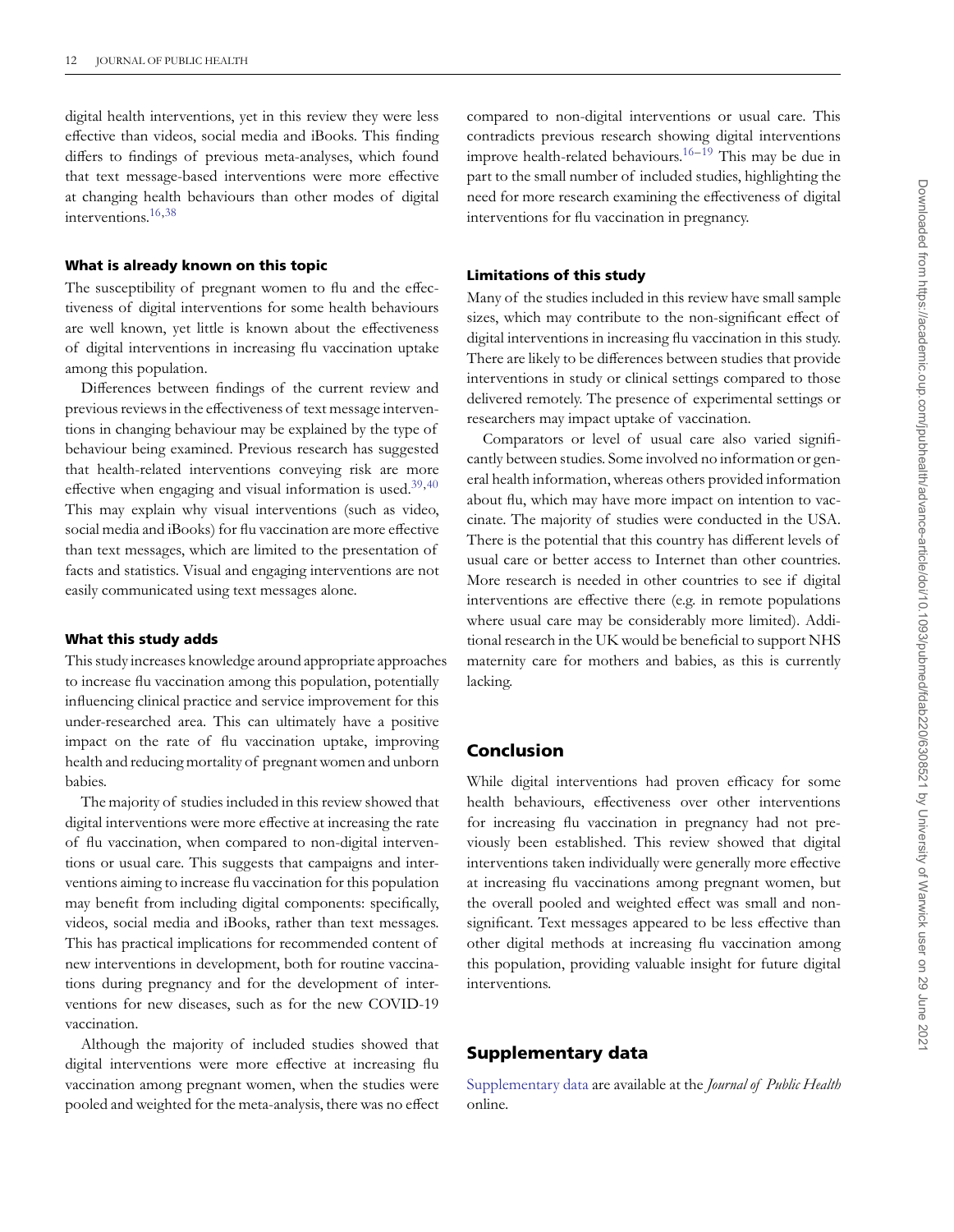# **Acknowledgement**

The authors would like to thank the University librarian for her help in designing and running the searches.

# **Funding**

No funding was received for this study.

# **Conflict of interest**

The authors disclose no conflicts of interest.

# **References**

- <span id="page-12-0"></span>1 Campbell H, Van Hoek AJ, Bedford H *et al.* Attitudes to immunisation in pregnancy among women in the UK targeted by such programmes. *Br J Midwifery* 2015;**23**:8.
- 2 Knight M, Kenyon S, Brocklehurst P *et al.* (eds). *Saving Lives, Improving Mothers' Care - Lessons learned to inform future maternity care from the UK and Ireland Confidential Enquiries into Maternal Deaths and Morbidity 2009–12*. Oxford: National Perinatal Epidemiology Unit, University of Oxford, 2014.
- <span id="page-12-1"></span>3 Tamma PD, Ault KA, del Rio C *et al.* Safety of influenza vaccination during pregnancy. *Am J Obstet Gynecol* 2009;**201**(**6**):547–52.
- <span id="page-12-2"></span>4 Legge A, Dodds L, MacDonald NE *et al.* Rates and determinants of seasonal influenza vaccination in pregnancy and association with neonatal outcomes. *CMAJ* 2014;**186**(**4**):E157–64.
- 5 Madhi SA, Cutland CL, Kuwanda L *et al.* Influenza vaccination of pregnant women and protection of their infants. *N Engl J Med* 2014;**371**(**10**):918–31.
- <span id="page-12-3"></span>6 Regan AK, Tracey L, Blyth CC *et al.* A prospective cohort study comparing the reactogenicity of trivalent influenza vaccine in pregnant and non-pregnant women. *BMC Pregnancy Childb* 2015;**15**(**1**):1.
- <span id="page-12-4"></span>7 Public Health England. *Seasonal flu vaccine uptake in GP patients: provisional monthly data for 1 September 2018 to 28 February 2019 by local team*. 2019. [https://www.gov.uk/government/statistics/seasona](https://www.gov.uk/government/statistics/seasonal-flu-vaccine-uptake-in-gp-patients-monthly-data-2018-to-2019) [l-flu-vaccine-uptake-in-gp-patients-monthly-data-2018-to-2019](https://www.gov.uk/government/statistics/seasonal-flu-vaccine-uptake-in-gp-patients-monthly-data-2018-to-2019) (24 November 2020, date last accessed).
- <span id="page-12-5"></span>8 Laenen J, Roelants M, Devlieger R *et al.* Influenza and pertussis vaccination coverage in pregnant women. *Vaccine* 2015;**33**(**18**):2125–31.
- 9 Frew PM, Zhang S, Saint-Victor DS *et al.* Influenza vaccination acceptance among diverse pregnant women and its impact on infant immunization. *Hum Vaccin Immunother* 2013;**9**(**12**):2591–602.
- <span id="page-12-6"></span>10 Centre for Disease Control and Prevention (CDC). Influenza vaccination among pregnant women–Massachusetts, 2009–2010. *MMWR Morb Mortal Wkly Rep* 2013;**62**(**43**):854–7.
- <span id="page-12-7"></span>11 Knight M, Bunch K, Vousden N *et al.* Characteristics and outcomes of pregnant women hospitalised with confirmed SARS-CoV-2 infection in the UK: a national cohort study using the UK Obstetric Surveillance System (UKOSS). *medRxiv* 2020;**369**:m2107.
- <span id="page-12-8"></span>12 Lynch MM, Mitchell EW, Williams JL *et al.* Pregnant and recently pregnant women's perceptions about influenza a pandemic (H1N1)

2009: implications for public health and provider communication. *Matern Child Health J* 2012;**16**(**8**):1657–64.

- <span id="page-12-9"></span>13 Yuen CYS, Dodgson JE, Tarrant M. Perceptions of Hong Kong Chinese women toward influenza vaccination during pregnancy. *Vaccine* 2016;**34**(**1**):33–40. doi: [10.1016/j.vaccine.2015.11.032.](https://doi.org/10.1016/j.vaccine.2015.11.032)
- <span id="page-12-10"></span>14 Office of National Statistics (2020): *Internet access – households and individuals, Great Britain: 2020*. 2020. [https://www.ons.gov.uk/people](https://www.ons.gov.uk/peoplepopulationandcommunity/householdcharacteristics/homeinternetandsocialmediausage/bulletins/internetaccesshouseholdsandindividuals/2020) [populationandcommunity/householdcharacteristics/homeinterne](https://www.ons.gov.uk/peoplepopulationandcommunity/householdcharacteristics/homeinternetandsocialmediausage/bulletins/internetaccesshouseholdsandindividuals/2020) [tandsocialmediausage/bulletins/internetaccesshouseholdsandindivi](https://www.ons.gov.uk/peoplepopulationandcommunity/householdcharacteristics/homeinternetandsocialmediausage/bulletins/internetaccesshouseholdsandindividuals/2020) [duals/2020](https://www.ons.gov.uk/peoplepopulationandcommunity/householdcharacteristics/homeinternetandsocialmediausage/bulletins/internetaccesshouseholdsandindividuals/2020) (5 January 2021, date last accessed).
- <span id="page-12-11"></span>15 Statistica. *Smartphone adoption in the United Kingdom (UK) from 2011 to 2017*. 2018. [https://www.statista.com/statistics/271460/smartpho](https://www.statista.com/statistics/271460/smartphone-adoption-in-the-united-kingdom-uk/) [ne-adoption-in-the-united-kingdom-uk/](https://www.statista.com/statistics/271460/smartphone-adoption-in-the-united-kingdom-uk/) (5 January 2021, date last accessed).
- <span id="page-12-12"></span>16 Griffiths SE, Parsons J, Naughton F *et al.* Are digital interventions for smoking cessation in pregnancy effective? A systematic review and meta-analysis. *Health Psychol Rev* 2018;**12**(**4**):333–56.
- <span id="page-12-13"></span>17 Roberts A, Fisher A, Smith L *et al.* Digital health behaviour change interventions targeting physical activity and diet in cancer survivors: a systematic review and meta-analysis.*J Cancer Surviv* 2017;**11**(**6**):704–19.
- <span id="page-12-14"></span>18 Jiang X, Ming WK, You JH. The cost-effectiveness of digital health interventions on the management of cardiovascular diseases: systematic review. *J Med Internet Res* 2019;**21**(**6**):e13166.
- <span id="page-12-15"></span>19 Morrison D, Wyke S, Agur K *et al.* Digital asthma self-management interventions: a systematic review. *J Med Internet Res* 2014;**16**(**2**):e51.
- <span id="page-12-16"></span>20 Parsons J, Atherton H. How effective are digital interventions in increasing flu vaccination amongst pregnant women? A systematic review protocol. *Syst Rev* 2020;**9**(**1**):1–6.
- <span id="page-12-17"></span>21 Moher D, Liberati A, Tetzlaff J *et al.* Preferred reporting items for systematic reviews and meta-analyses: the PRISMA statement. *PLoS Med* 2009;**6**(**7**):e1000097. doi: [10.1371/journal.pmed1000097.](https://doi.org/10.1371/journal.pmed1000097)
- <span id="page-12-18"></span>22 National Institute for Health and Care Excellence. *Behaviour change: digital and mobile health interventions*. 2020. [https://www.nice.org.uk/](https://www.nice.org.uk/guidance/indevelopment/gid-ng10101) [guidance/indevelopment/gid-ng10101](https://www.nice.org.uk/guidance/indevelopment/gid-ng10101) (10 January 2021, date last accessed).
- <span id="page-12-19"></span>23 O'Brien OA, McCarthy M, Gibney E *et al.* Technology-supported dietary and lifestyle interventions in healthy pregnant women: a systematic review. *Eur J Clin Nutr* 2014;**68**(**7**):760–6. doi: [10.1038/ejcn.2014.59.](https://doi.org/10.1038/ejcn.2014.59)
- <span id="page-12-20"></span>24 Sterne JAC, Savović J, Page MJ et al. RoB 2: a revised tool for assessing risk of bias in randomised trials. *BMJ* 2019;**366**:l4898.
- <span id="page-12-21"></span>25 Sterne JAC, Higgins JPT, Elbers RG *et al. Risk Of Bias In Nonrandomized Studies of Interventions (ROBINS-I): detailed guidance, updated 12 October 2016*. 2016. <http://www.riskofbias.info> (5 October 2020, date last accessed).
- <span id="page-12-22"></span>26 Chamberlain AT, Seib K, Ault KA *et al.* Improving influenza and Tdap vaccination during pregnancy: a cluster-randomized trial of a multicomponent antenatal vaccine promotion package in late influenza season. *Vaccine* 2015;**33**(**30**):3571–9.
- <span id="page-12-23"></span>27 Frew PM, Kriss JL, Chamberlain AT *et al.* A randomized trial of maternal influenza immunization decision-making: a test of persuasive messaging models. *Hum Vaccin Immunother* 2016;**12**(**8**): 1989–96.